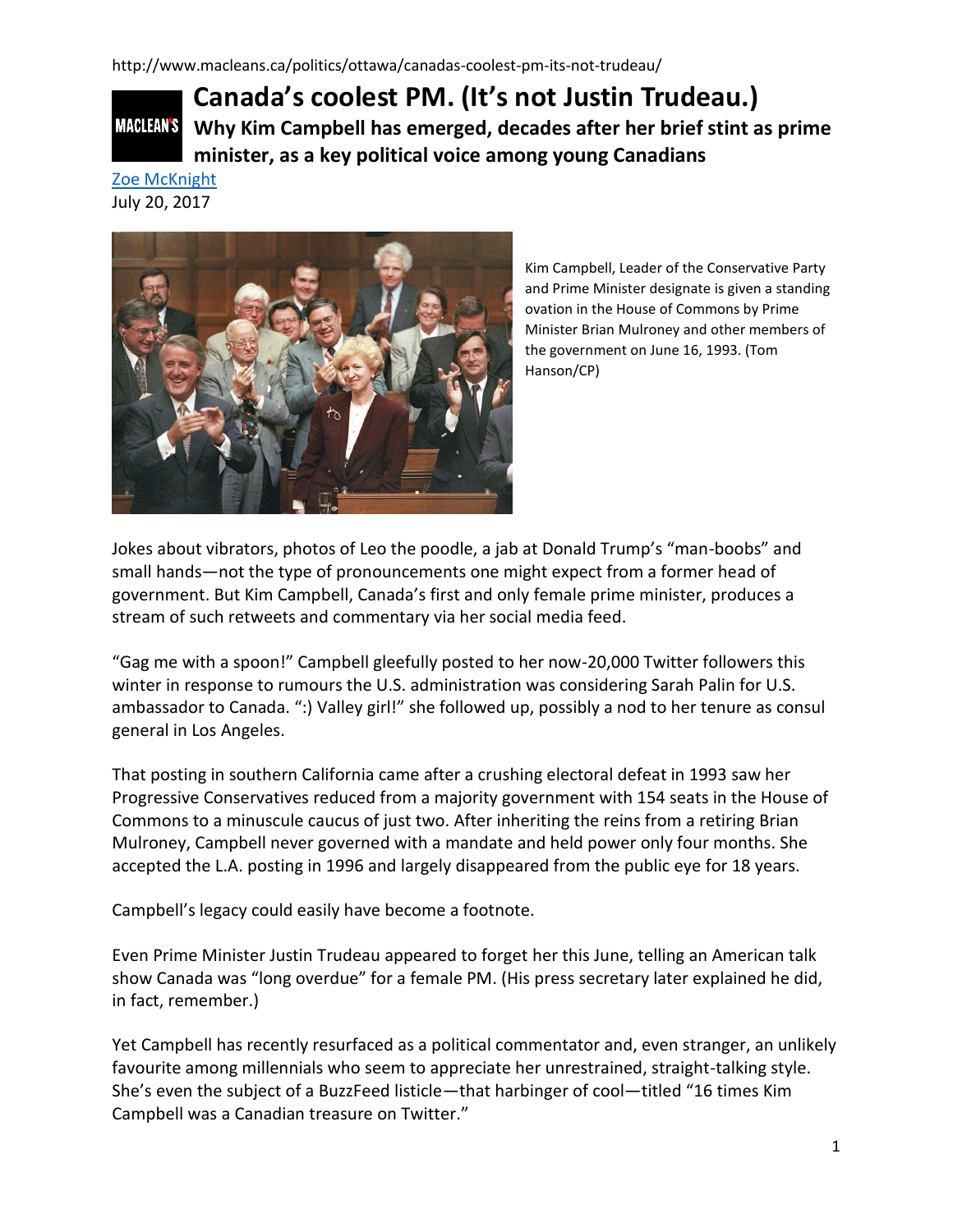http://www.macleans.ca/politics/ottawa/canadas-coolest-pm-its-not-trudeau/ It's not the first time an elder statesperson has suddenly resonated with millennials—see Toronto's deputy mayor Norm Kelly, U.S. Supreme Court Justice Ruth Bader Ginsburg, and now California congresswoman Maxine Waters, also known as "Auntie Maxine," who has also gone viral by going after Trump.

At an Ottawa gala one evening this spring, young women clamoured for a selfie with the former Canadian PM, following her rousing speech in the House of Commons on International Women's Day.

Campbell sits on the board of Equal Voice, an organization that encourages more women to enter politics. It hosted an event known as Daughters of the Vote, which filled all 338 seats in the House of Commons with young women.

"People from every political stripe were obsessed," said Michaela Glasgo, a delegate from Medicine Hat, Alta. Campbell returned to the floor of the House that day for the first time since dissolving Parliament in 1993, the year Glasgo was born.

"It was always buzzing when she was there. People wanted their picture with her, they wanted to talk to her… it was like the Queen was entering."

Campbell just seemed cool, said Charlie-Ann Dubeau, 20, a delegate from Lac-Sainte-Marie, Que.

She was humble about her many accomplishments, Dubeau said, and inspired her to run for a seat on her village's town council. "She is very down-to-earth. She's like, 'Girl, you can do this,' " Dubeau said.

Campbell is a private citizen whose former Progressive Conservative party no longer exists. She can say whatever she wants, though generally refrains from commenting on Canadian politics. She returned from California in 2014, living part-time in Vancouver and part-time in Edmonton to take on the job of founding principal at the University of Alberta's Peter Lougheed Leadership College.

In July, Campbell, who also once served as justice minister, was reaffirmed as chair of the advisory board charged with advising the prime minister on the next Supreme Court justice. She told the *Globe and Mail* her public comments have no impact on her duties in that role and that she is fastidious about remaining non-partisan—though she did once call Andrew Sheer "an ass" for tweeting his support for Brexit before he was party leader.

She initially became more visible last fall when Hillary Clinton seemed poised to become the first female U.S. president. Television producers, for obvious reasons, sought her take.

Campbell, 70, started out as a political science professor in the 1970s. She understands getting through to young people. She tweets what she finds informative, relevant or funny. "Laughter is a great pedagogical device," she said in a recent interview with *Maclean's*. "It creates a sense of